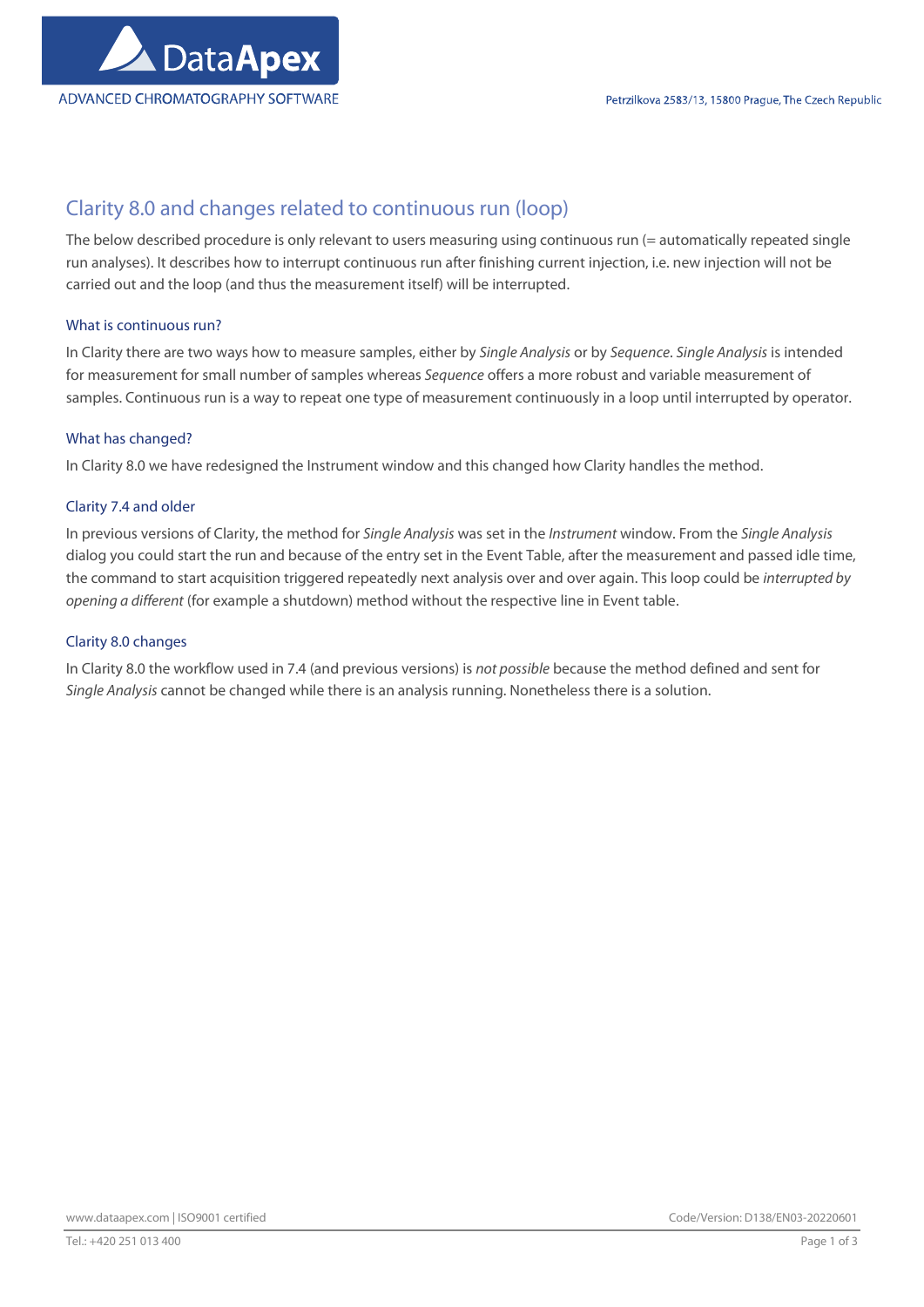#### Brief description

Using interconnected digital Input/Output pair with Input configured in the System Configuration as the Ext. Start Digital Input. This could be achieved by physically interconnecting the INx and OUTRx cables on the A/D converters (such as Colibrick) or by using the Virtual Digital Input Output LOOP. With the properly set entries in the Event Table, changing the digital output state by the relay button from Device Monitor will interrupt the continuous run.

# System Configuration setup

# a) Option with Virtual Digital Input Output Loop

Add Virtual Digital Input Output Loop onto specific instrument in the System Configuration and set the inputs and outputs as in the picture below.

| Data Inputs & Outputs  | Device                              | Number       |
|------------------------|-------------------------------------|--------------|
| Ext. Start Dig. Input: | Virtual Digital Input Output Loop V | $\checkmark$ |
| Ready Dig. Output:     | Virtual Digital Input Output Loop V | $\checkmark$ |

# b) Option with A/D Converter (such as Colibrick)

Add your A/D converter onto specific instrument in the System Configuration and set the inputs and outputs as in the picture below. However in this setup it is necessary to connect inputs to the outputs – please consult this setup with an electrical engineer.

| Data Inputs & Outputs  | Device    |              | Number       |
|------------------------|-----------|--------------|--------------|
| Ext. Start Dig. Input: | Colibrick | $\checkmark$ | $\checkmark$ |
| Ready Dig. Output:     | Colibrick | $\checkmark$ | $\checkmark$ |

# New approach to continuous run - Single Analysis in combination with Device Monitor

This approach consists of three steps:

- 1. Correctly set up method depending upon System Configuration (as above)
- 2. Starting the acquisition
- 3. Interrupting the continuous loop